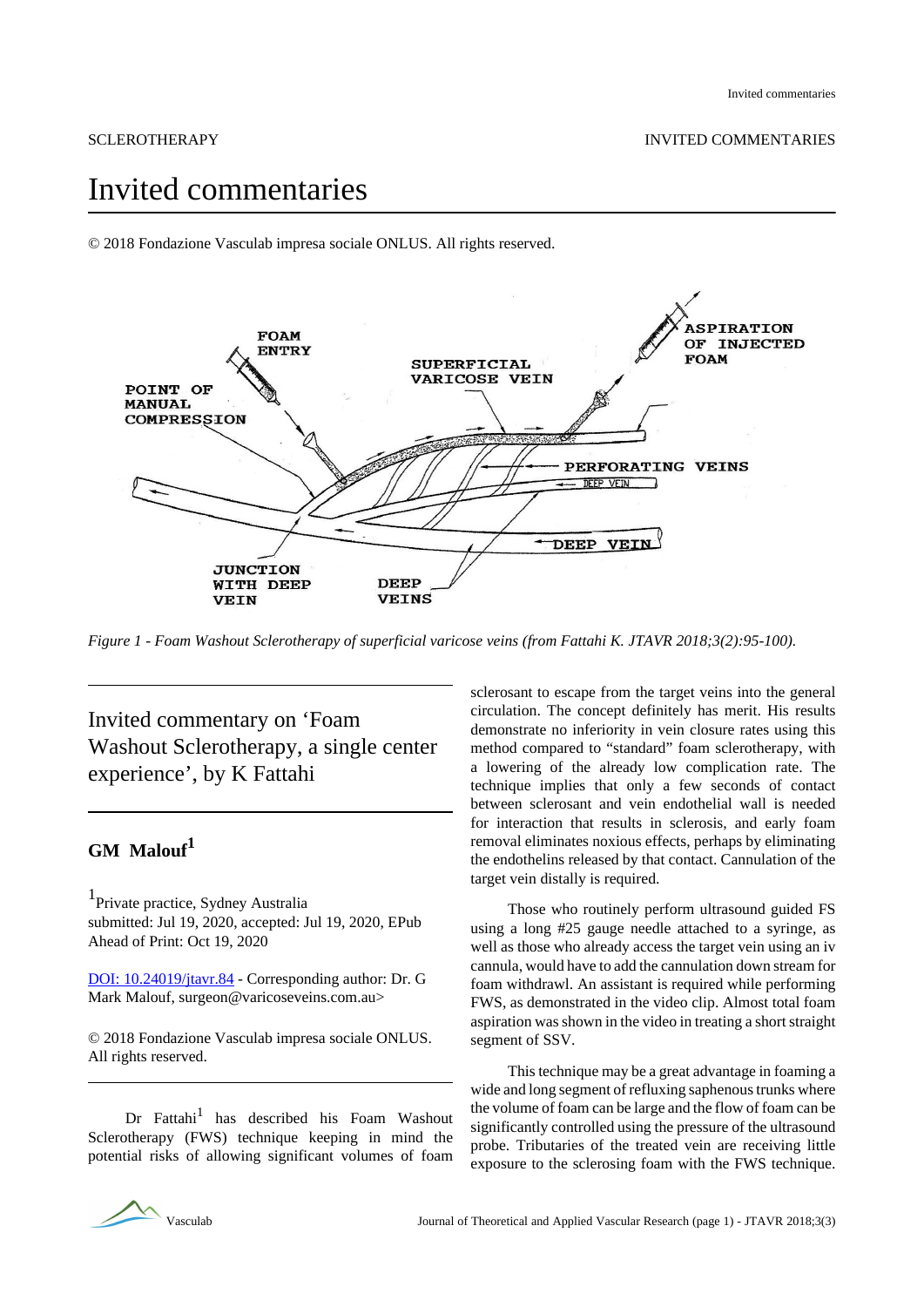That may be a negative aspect but on the figures presented this does not result in a worse outcome than conventional FS. Phlebitis in the tributaries will be less.

Often the anatomy of the treated vein is more complex and branching so I would assume foam aspiration may not be as successful in many cases and would have less of an advantage. Careful patient selection for using this FWS rather than general use would seem appropriate. Statistical

Invited commentary on 'Foam Washout Sclerotherapy, a single center experience', by K Fattahi

# **F Ferrara<sup>1</sup>**

1 Studio Flebologico Ferrara, Acerra (NA, Italia) submitted: Sep 3, 2020, accepted: Sep 3, 2020, EPub Ahead of Print: Oct 19, 2020

[DOI: 10.24019/jtavr.85](https://doi.org/10.24019/jtavr.85) - Corresponding author: Dr. Francesco Ferrara, frferr@tiscali.it>

© 2018 Fondazione Vasculab impresa sociale ONLUS. All rights reserved.

Answers to the invited commentaries on 'Foam Washout Sclerotherapy, a single center experience', by K Fattahi

# **K Fattahi<sup>1</sup>**

<sup>1</sup>Vein Specialty Medical Clinic Inc., Campbell, CA USA submitted: Oct 17, 2020, accepted: Oct 18, 2020, EPub Ahead of Print: Oct 19, 2020 Conflict of interest: None

[DOI: 10.24019/jtavr.89](https://doi.org/10.24019/jtavr.89) - Corresponding author: Dr. Khalil Fattahi, kfparsi@gmail.com

analysis in this paper is not rigorous but the concept is innovative. Safety using greater volumes of foam may be possible using FWS. Congratulations Dr Fattahi on publishing this technique.

#### **References**

1) Fattahi K. Foam Washout Sclerotherapy, a single center experience. JTAVR 2018;3(2):95-100. DOI: https://doi.org/10.24019/ itavr.82

The author describes an ingenious sclerotherapy technique, that involves the removal of the injected foam in order to prevent the contact between the sclerosant agent and deep veins. But sadly, it also has a problem: this technique involves a manual compression of superficial vein, above (proximally to) the puncture point, during the foam injection. There would have no other way to divert the foam flow into deep veins, through the perforating veins! To avoid this potential (but important) problem it would be better inject about 1ml of sclerofoam, each 7-8 cm of venous vessel (average of 4 injections are necessary for the sclerosis of a whole trunk of GSV), with compression of leg and repeated dorsiflexion of the foot immediately after the injections.

Best regards

Francesco Ferrara

### **References**

1) Fattahi K. Foam Washout Sclerotherapy, a single center experience. JTAVR 2018;3(2):95-100. DOI: https://doi.org/10.24019/ itavr.82

© 2018 Fondazione Vasculab impresa sociale ONLUS. All rights reserved.

**Keywords** Foam Washout Sclerotherapy, Foam Sclerotherapy, Varicose veins, Sclerotherapy Complications, Chemical Vein Ablation

I would like to thank the authors for their commentaries to the paper on Foam Washout Sclerotherapy, a single center experience  $(FWS)^{1}$ , as they were able to discover several points which deserve a thorough discussion.

#### **A common premise**

Foam Washout Sclerotherapy (FWS) is a modification of common foam sclerotherapy with the objective to reduce the complications rate, while maintaining same efficacy by removing most or all of the injected foam material from the lumen of targeted varicosity by placing a second IV catheter (exit port) at a distance